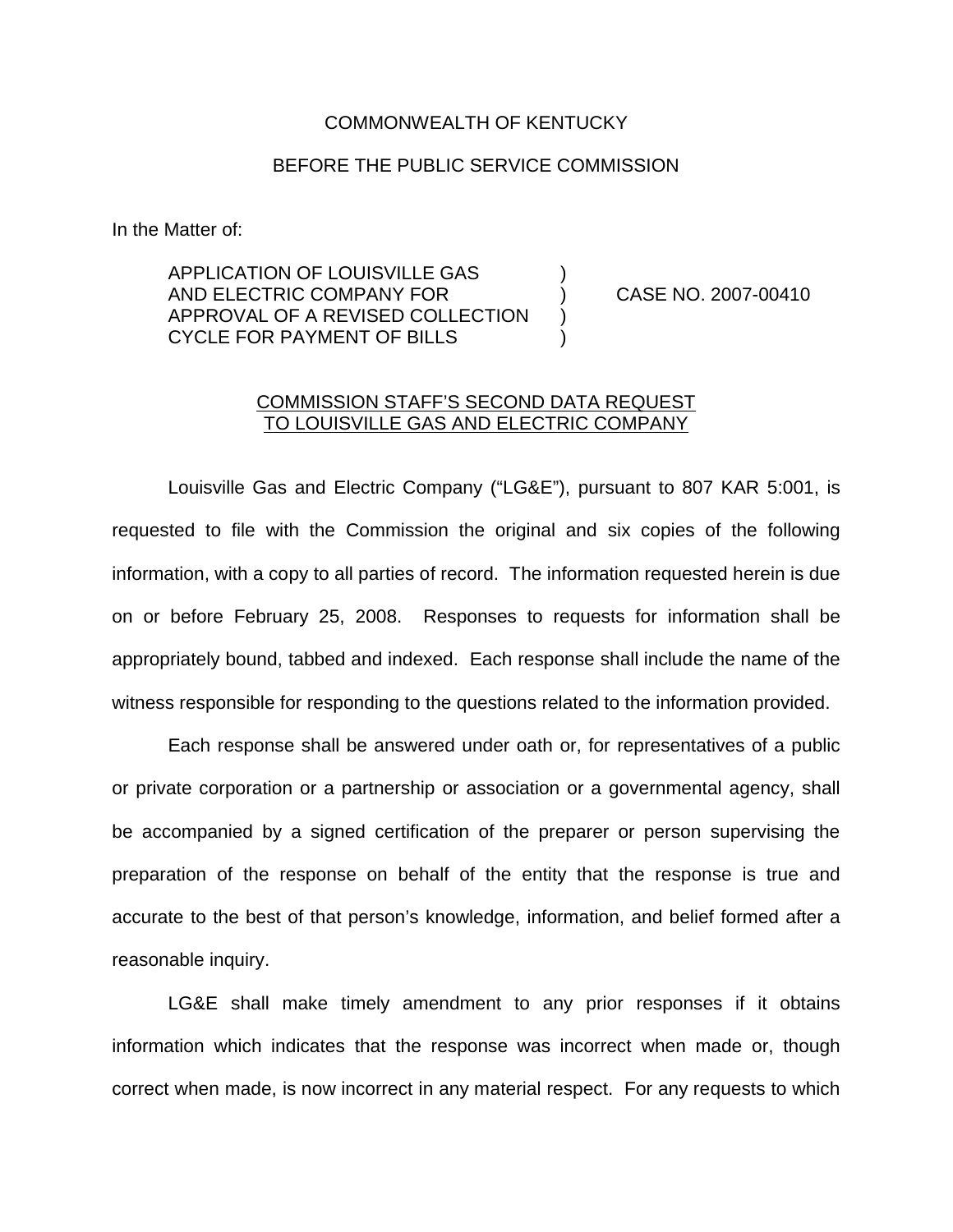LG&E fails or refuses to furnish all or part of the requested information, LG&E shall provide a written explanation of the specific grounds for its failure to completely and precisely respond.

Careful attention should be given to copied material to ensure that it is legible. When the requested information has been previously provided in this proceeding in the requested format, reference may be made to the specific location of that information in responding to this request. When applicable, the requested information shall be separately provided for total company operations and jurisdictional operations.

1. At page 2 of its January 10, 2008 motion, LG&E states that it and Kentucky Utilities Company ("KU") cannot synchronize their late payment policies outside of a general rate case because of the revenue impact. State and explain all other reasons, if any, why LG&E and KU cannot synchronize their late payment policies.

2. State whether, once the new LG&E and KU customer care system ("CCS") is implemented, LG&E and KU can more easily change the payment due date of customer bills. Explain fully the steps involved and time required to make such a change.

3. LG&E stated in its application that it plans to implement the new CCS in February 2009.

a. Explain why February 2009 was chosen as the implementation date.

b. Provide the costs LG&E and KU have each incurred to date to develop the new CCS.

-2- Case No. 2007-00410